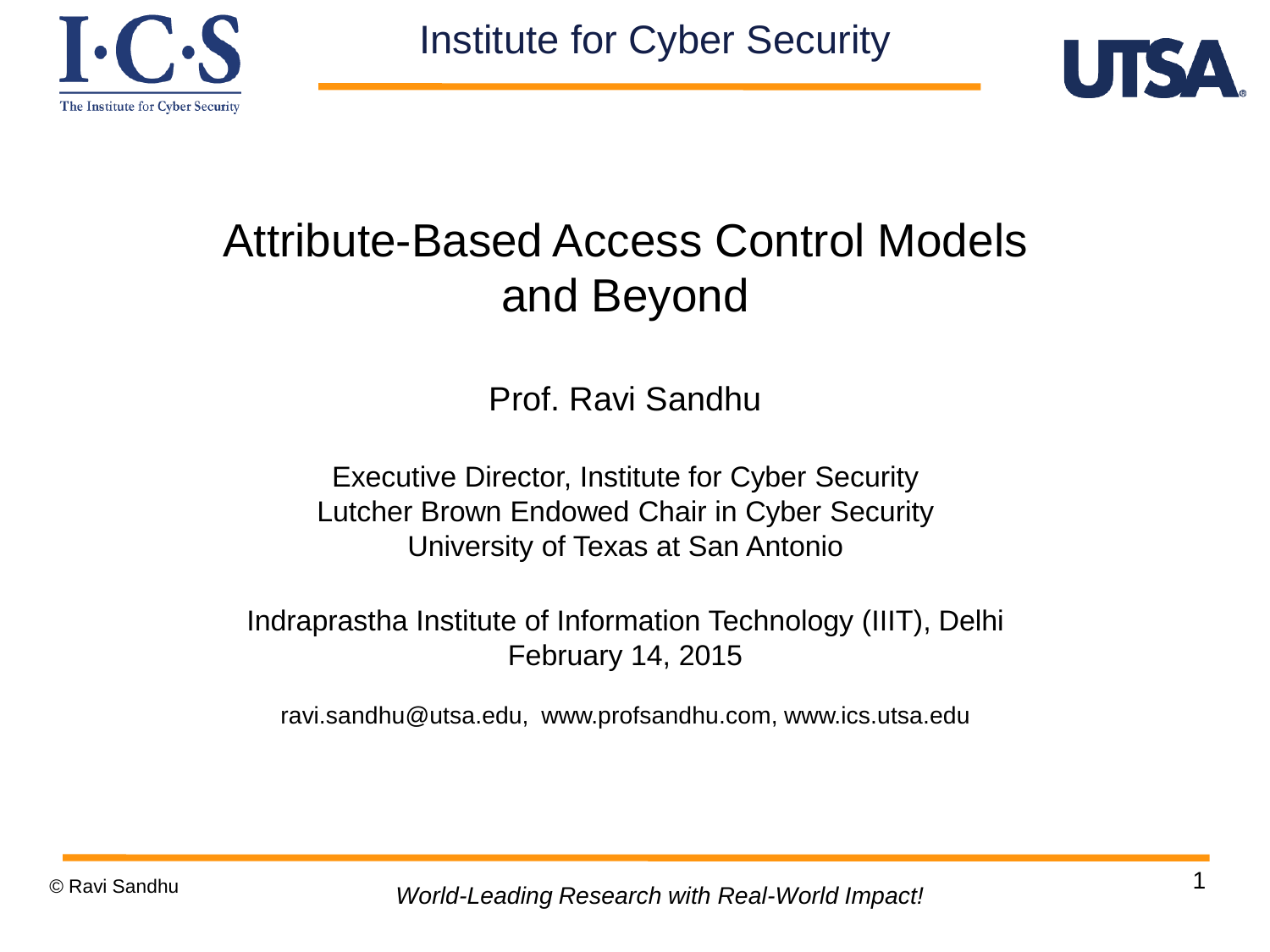





Access Control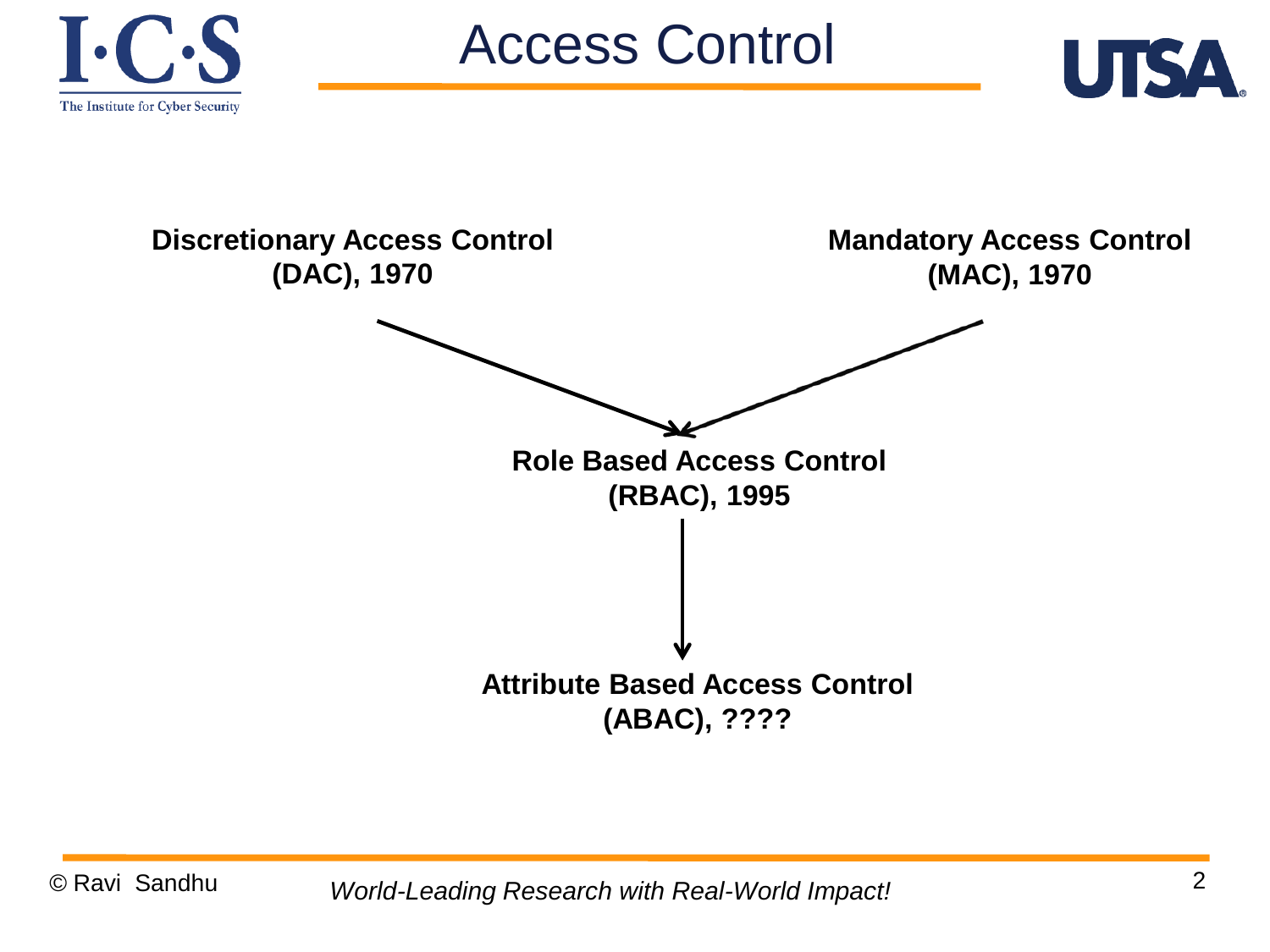

© Ravi Sandhu *World-Leading Research with Real-World Impact!* 3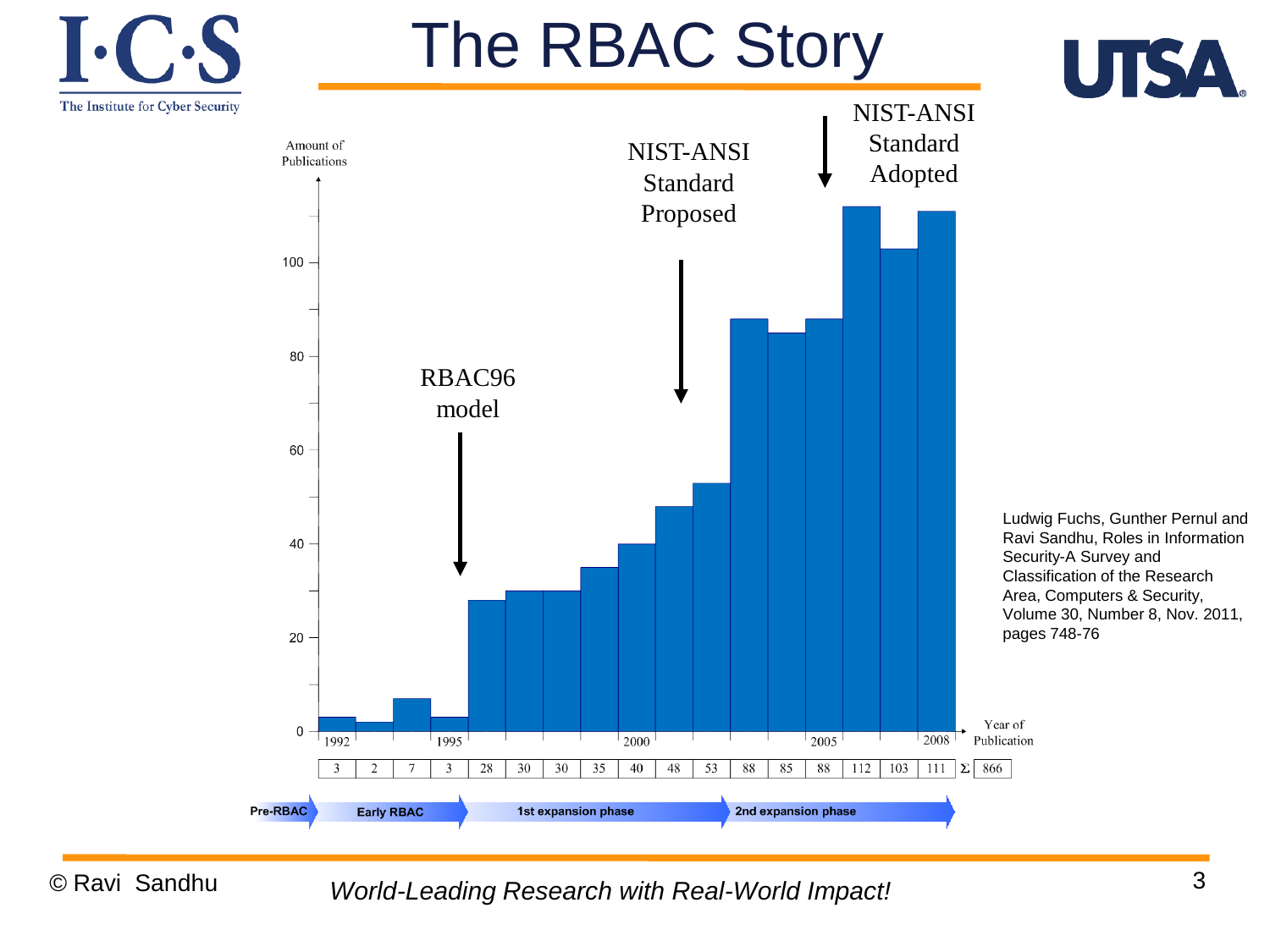

RBAC Shortcomings



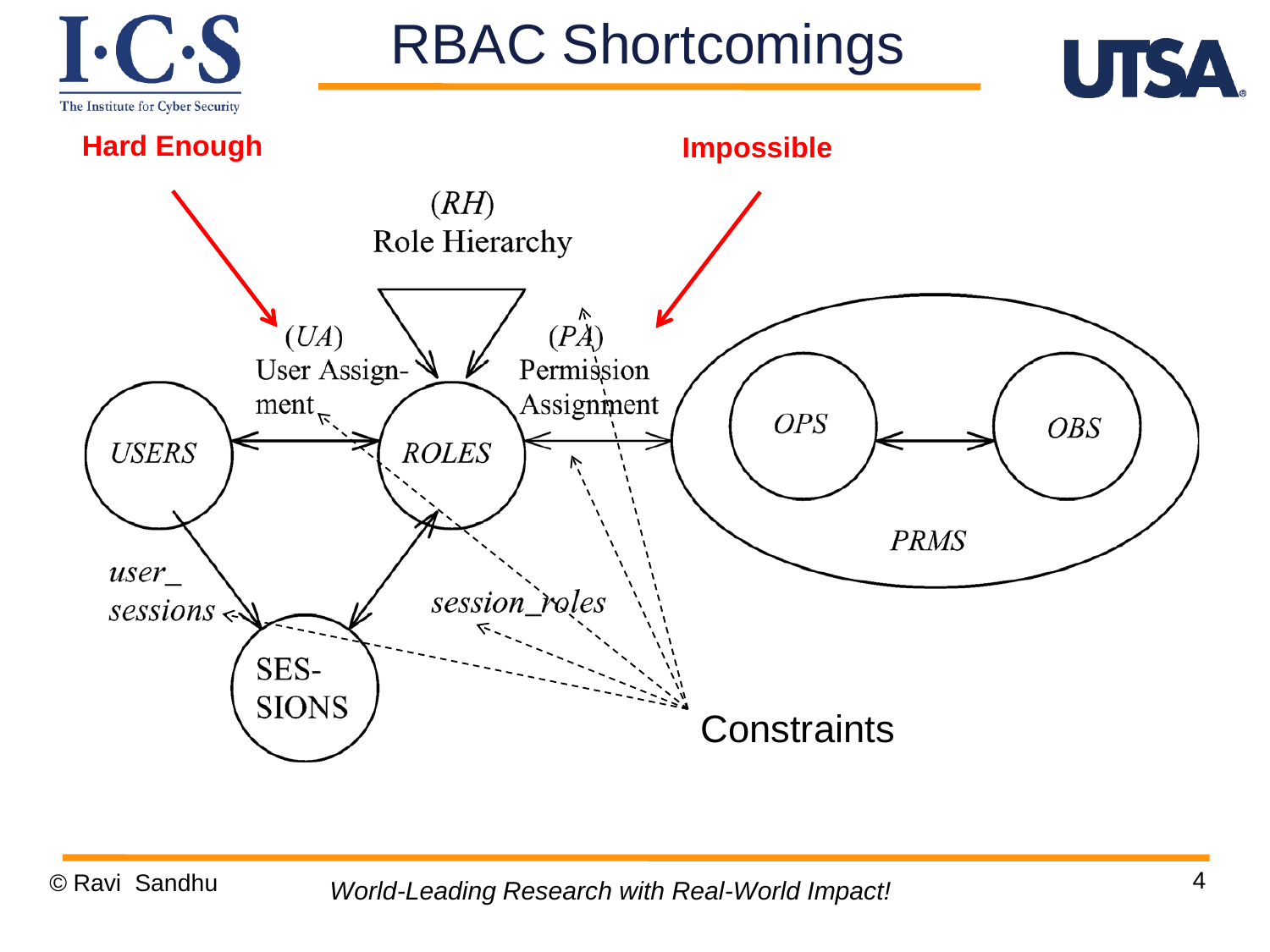



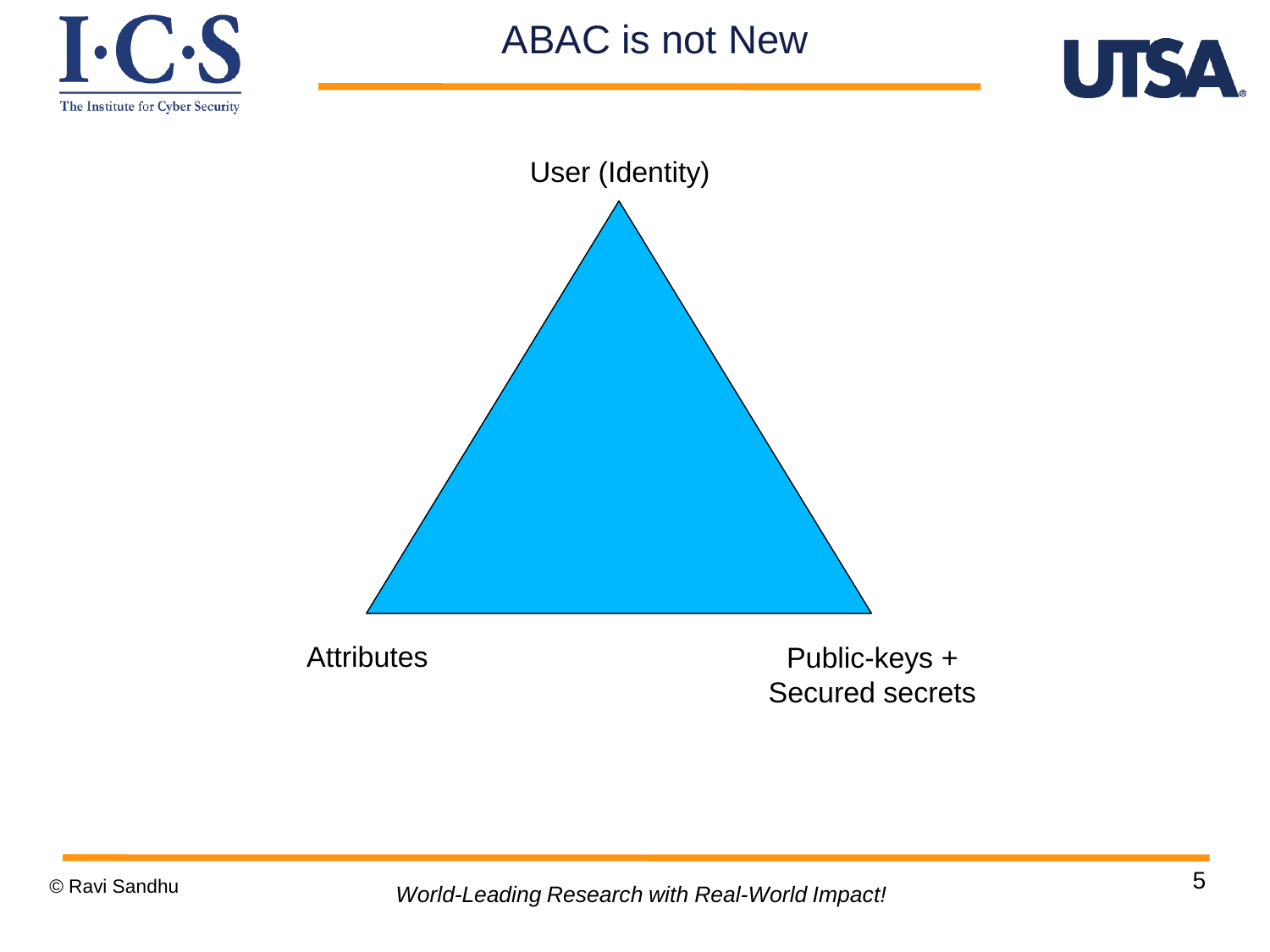





#### Pre Internet, early 1990s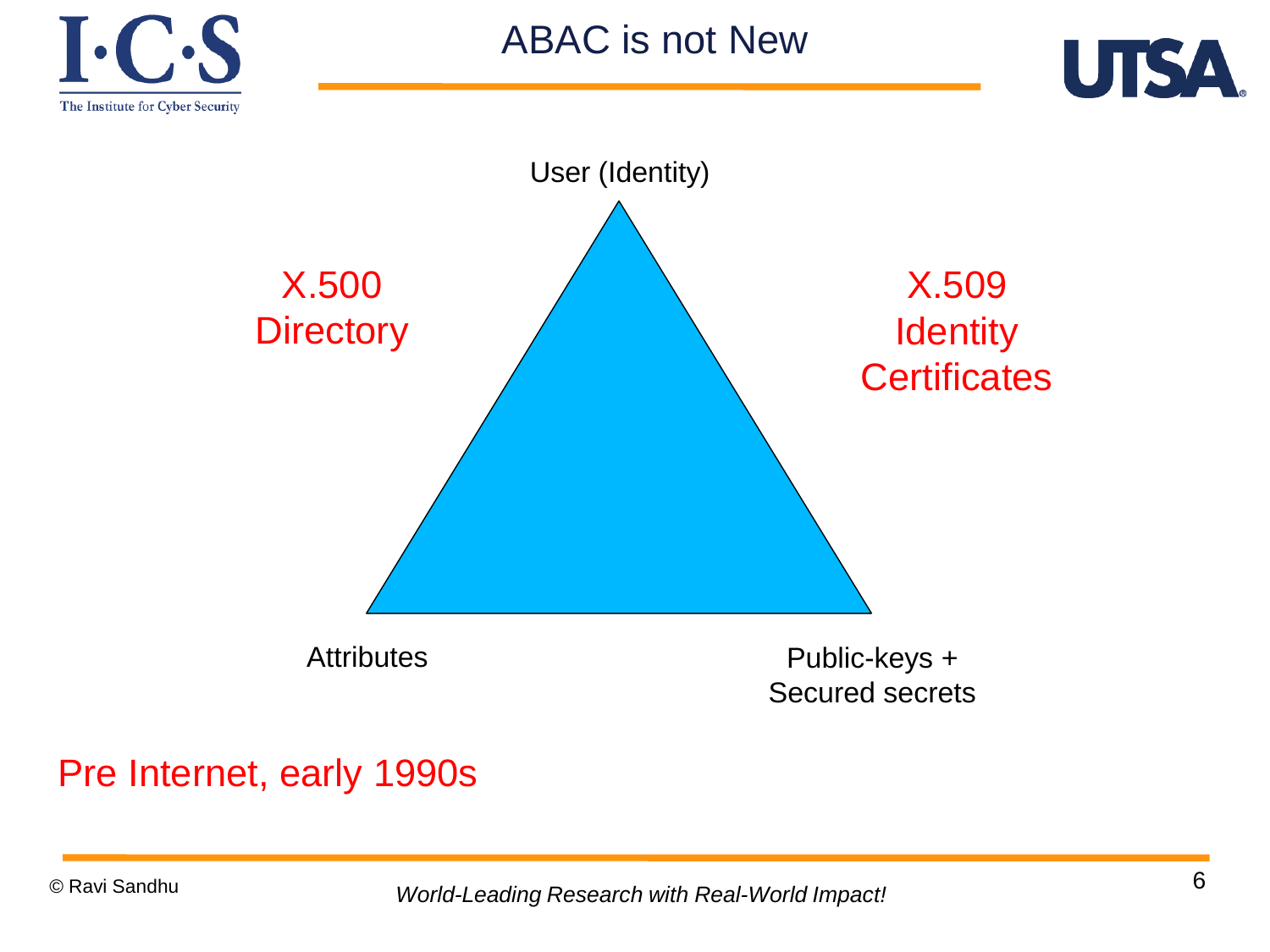





#### Post Internet, late 1990s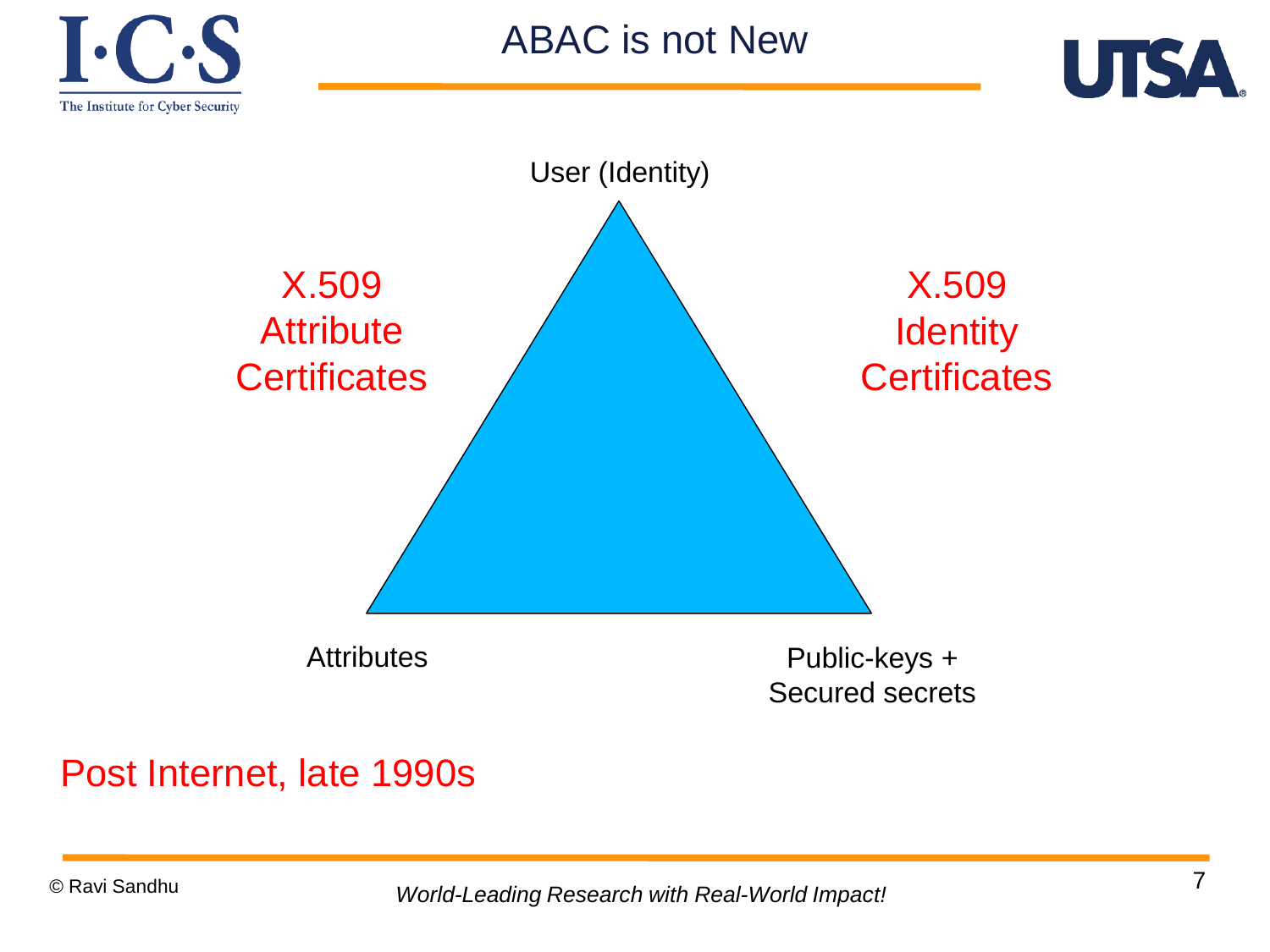





#### Post Internet, late 1990s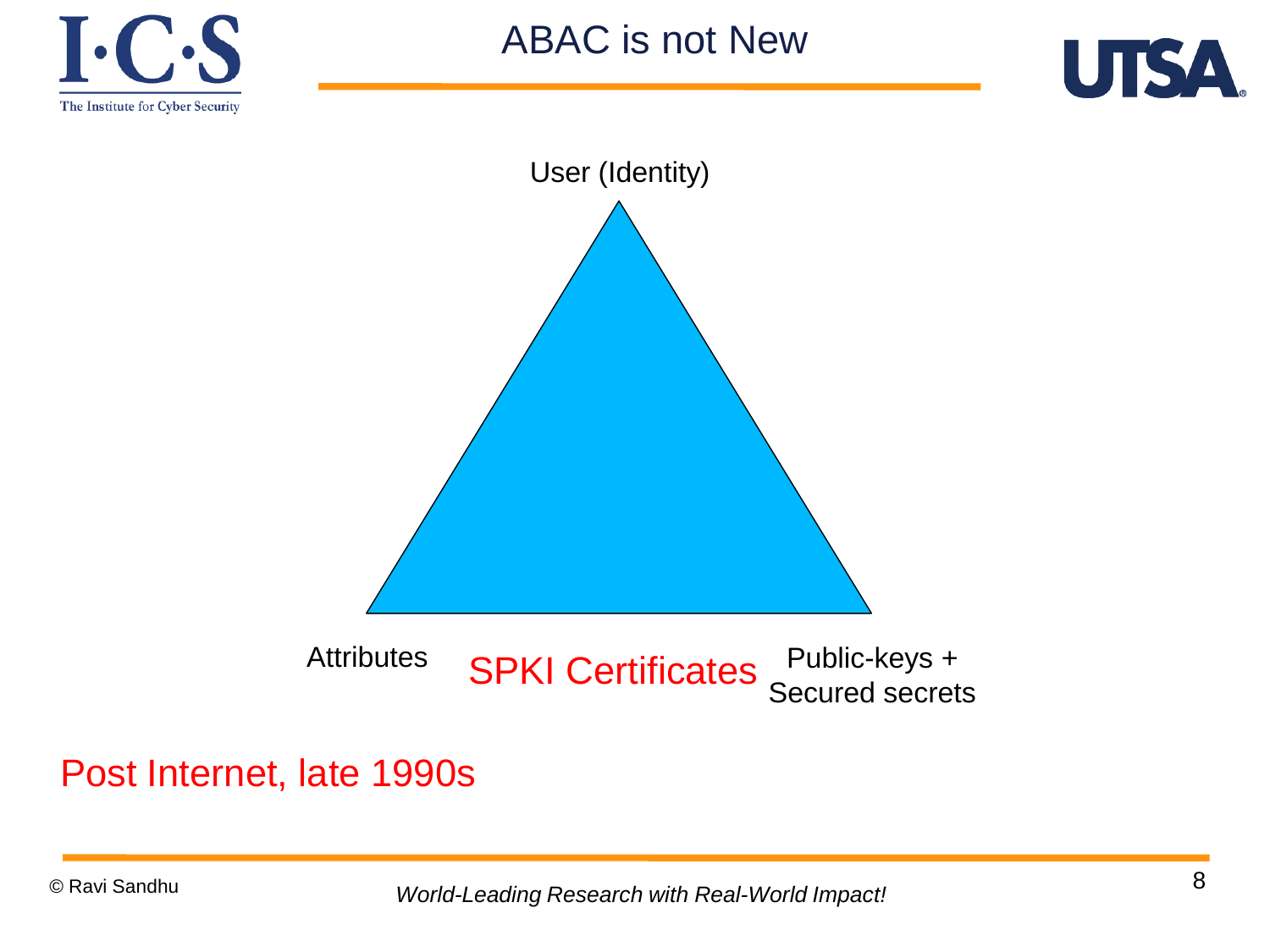





#### Mature Internet, 2000s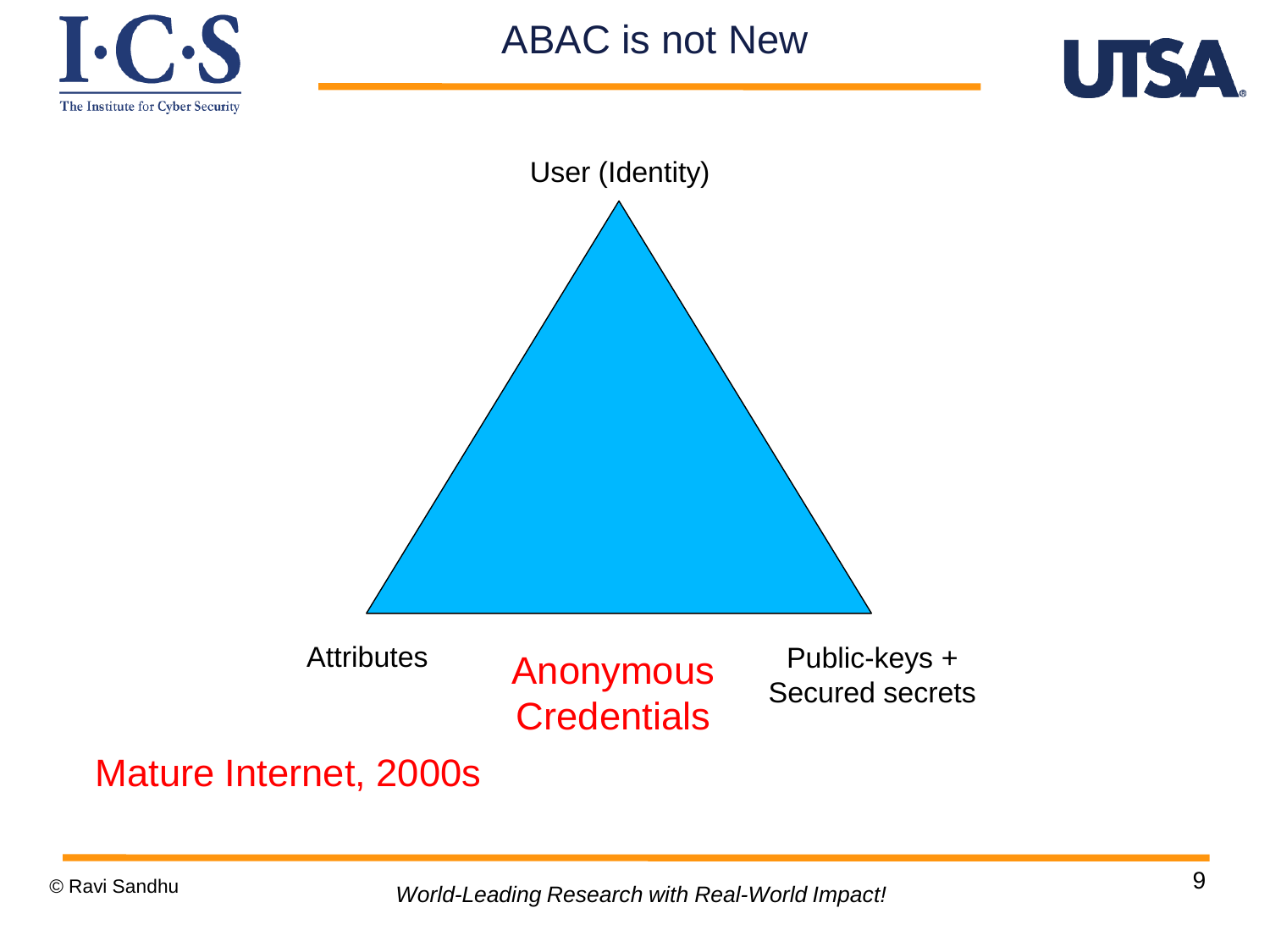

ABAC is not New



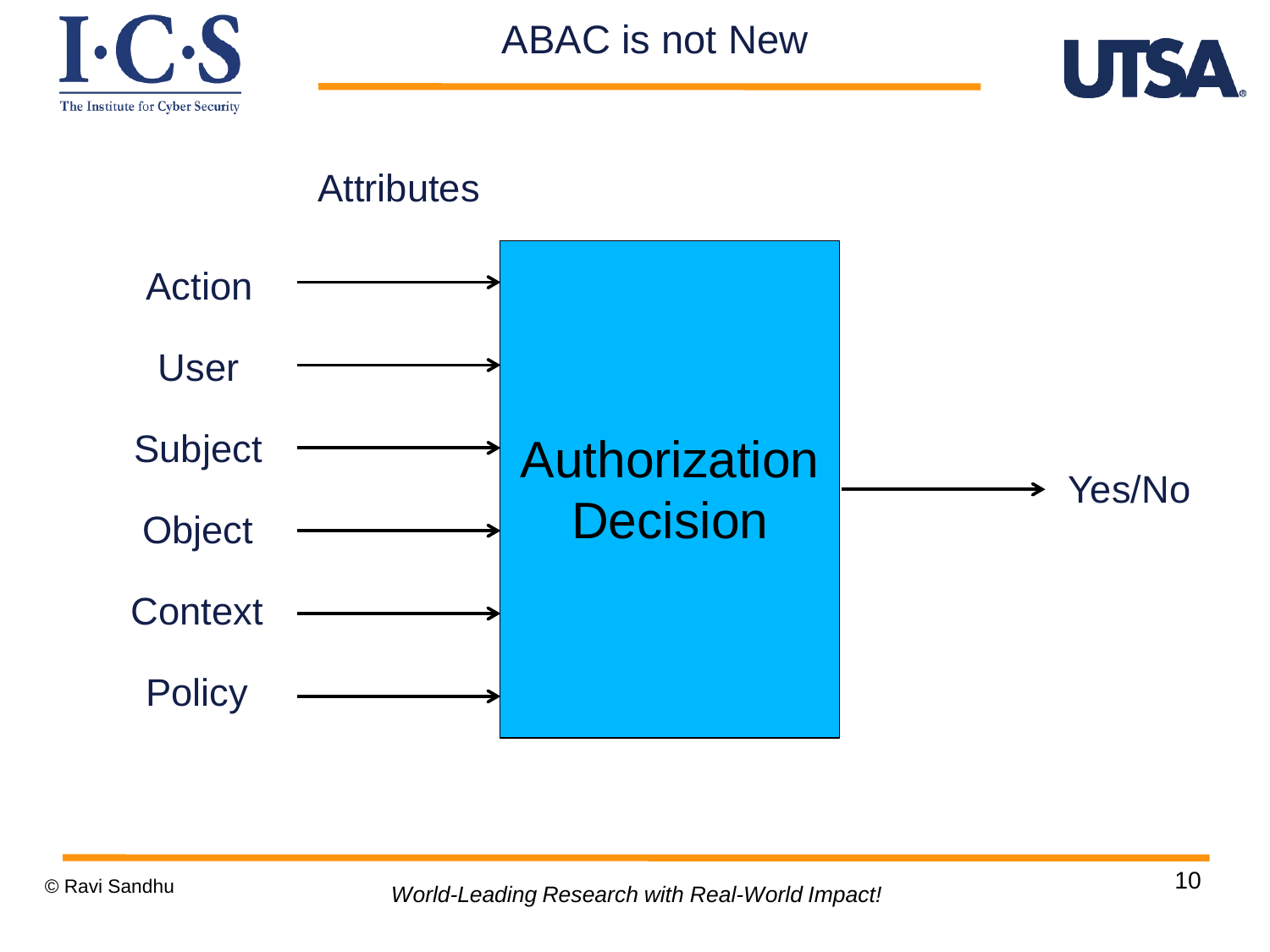

ABAC is not New





#### Mature Internet, 2000s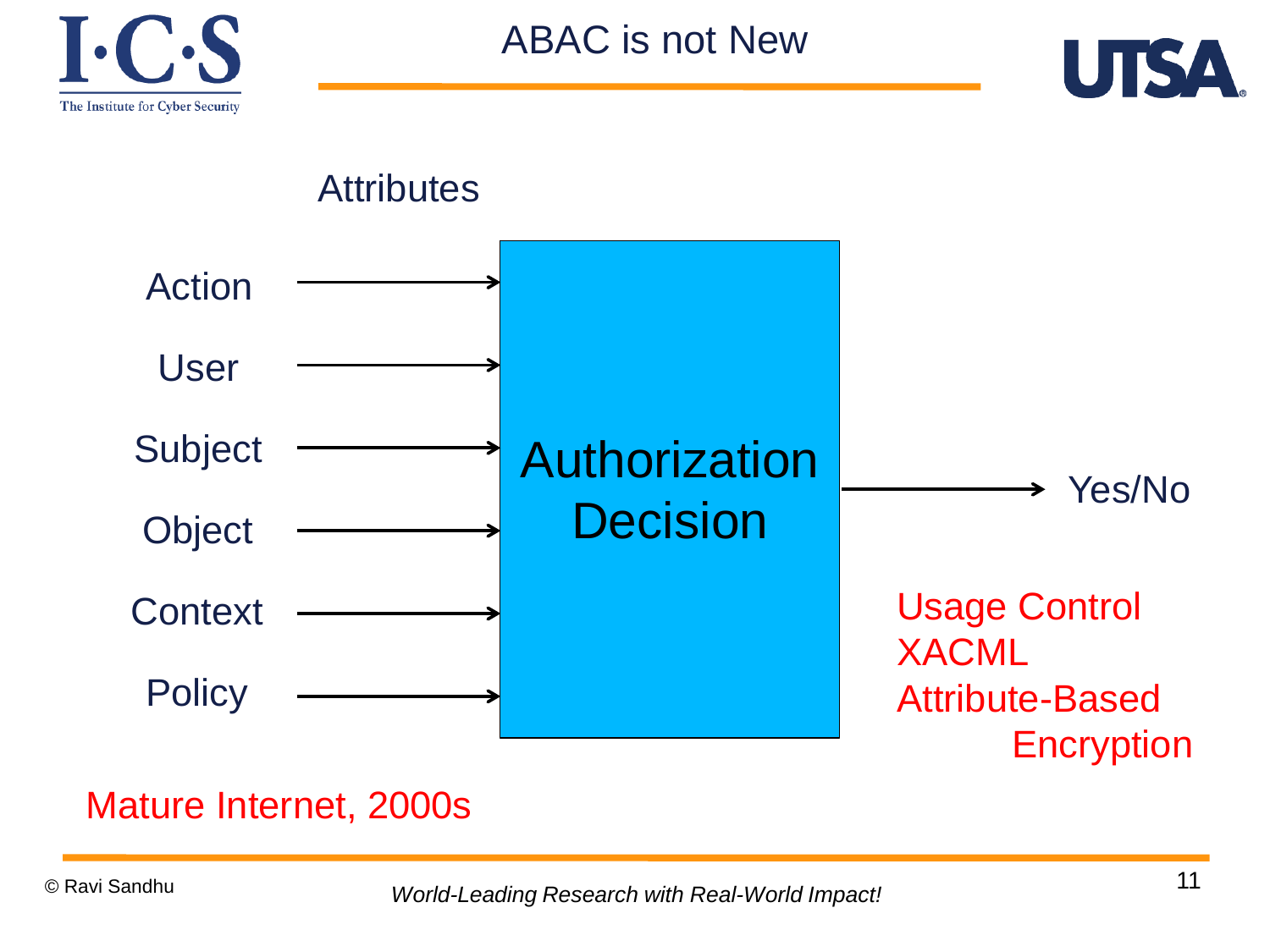

# ABAC Status





© Ravi Sandhu *World* <sup>12</sup> *-Leading Research with Real-World Impact!*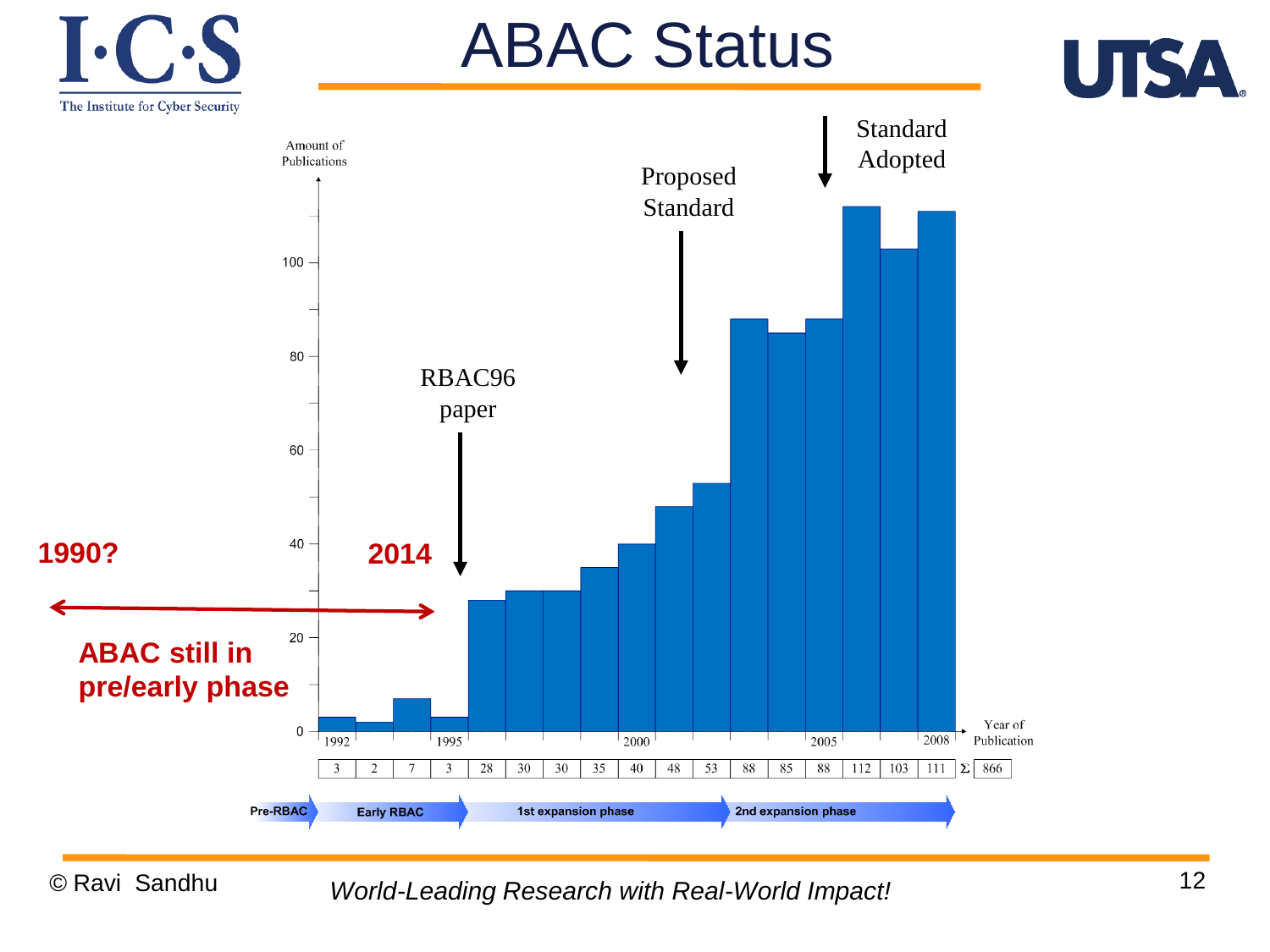



- Attributes are name:value pairs
	- possibly chained
	- ❖ values can be complex data structures
- $\triangleright$  Associated with
	- actions
	- **☆ users**
	- subjects
	- objects
	- contexts
	- policies
- Converted by policies into rights just in time
	- policies specified by security architects
	- attributes maintained by security administrators
	- ❖ but also possibly by users OR reputation and trust mechanisms
- $\triangleright$  Inherently extensible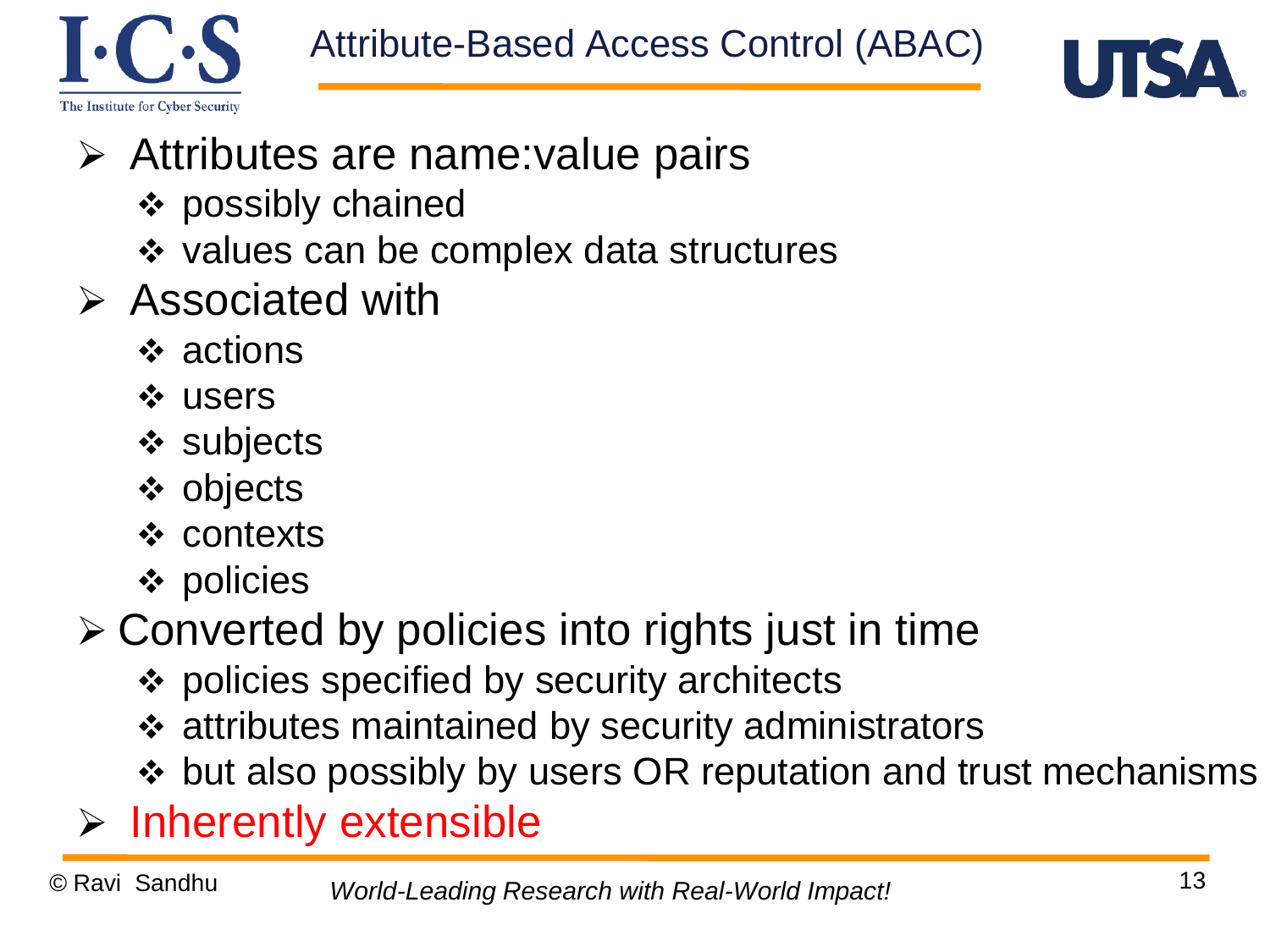

## ABACα Model Structure



#### **Can be configured to do DAC, MAC, RBAC**

*World* <sup>14</sup> *-Leading Research with Real-World Impact!*

UTSA.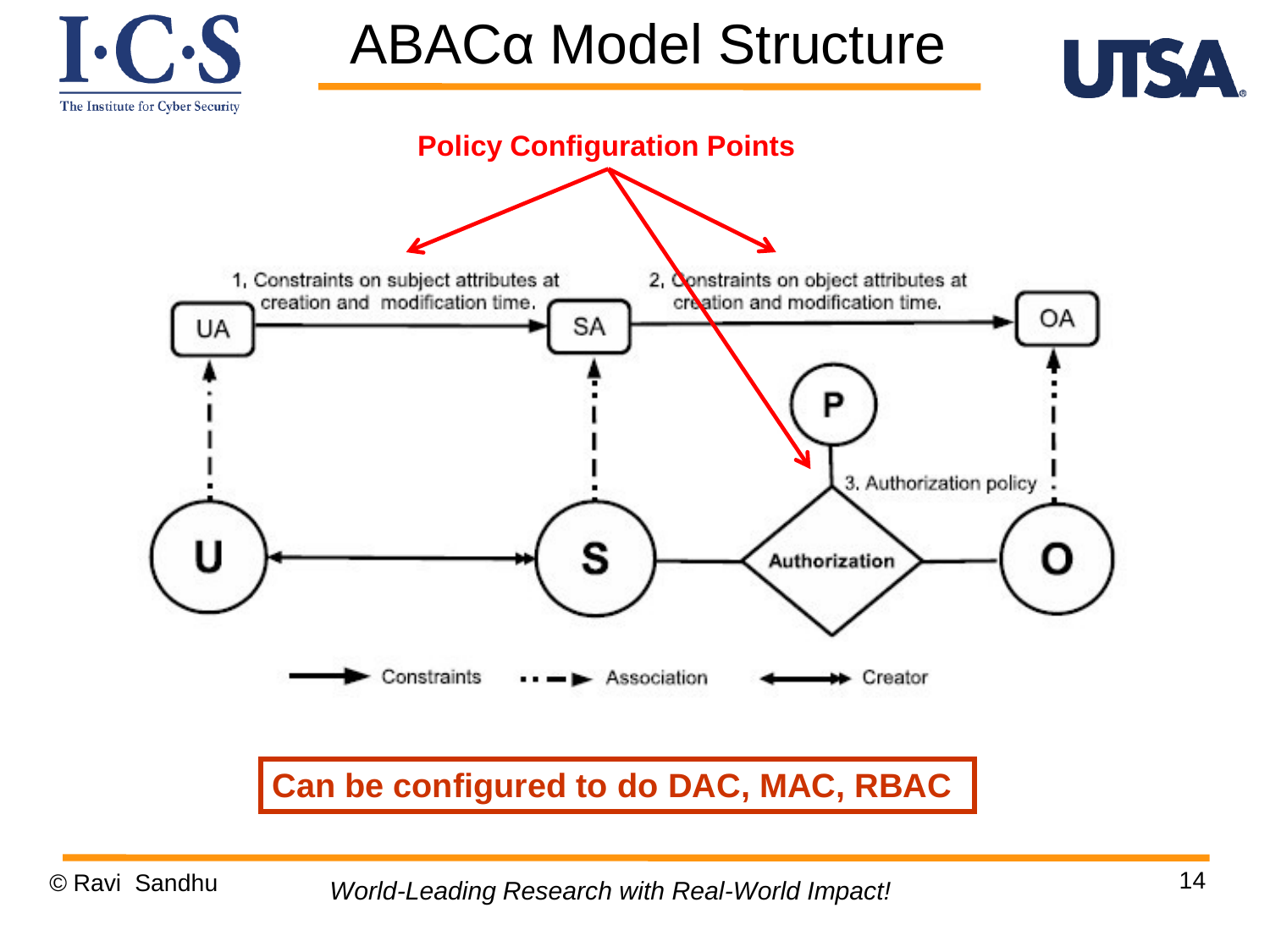

*World* <sup>15</sup> *-Leading Research with Real-World Impact!*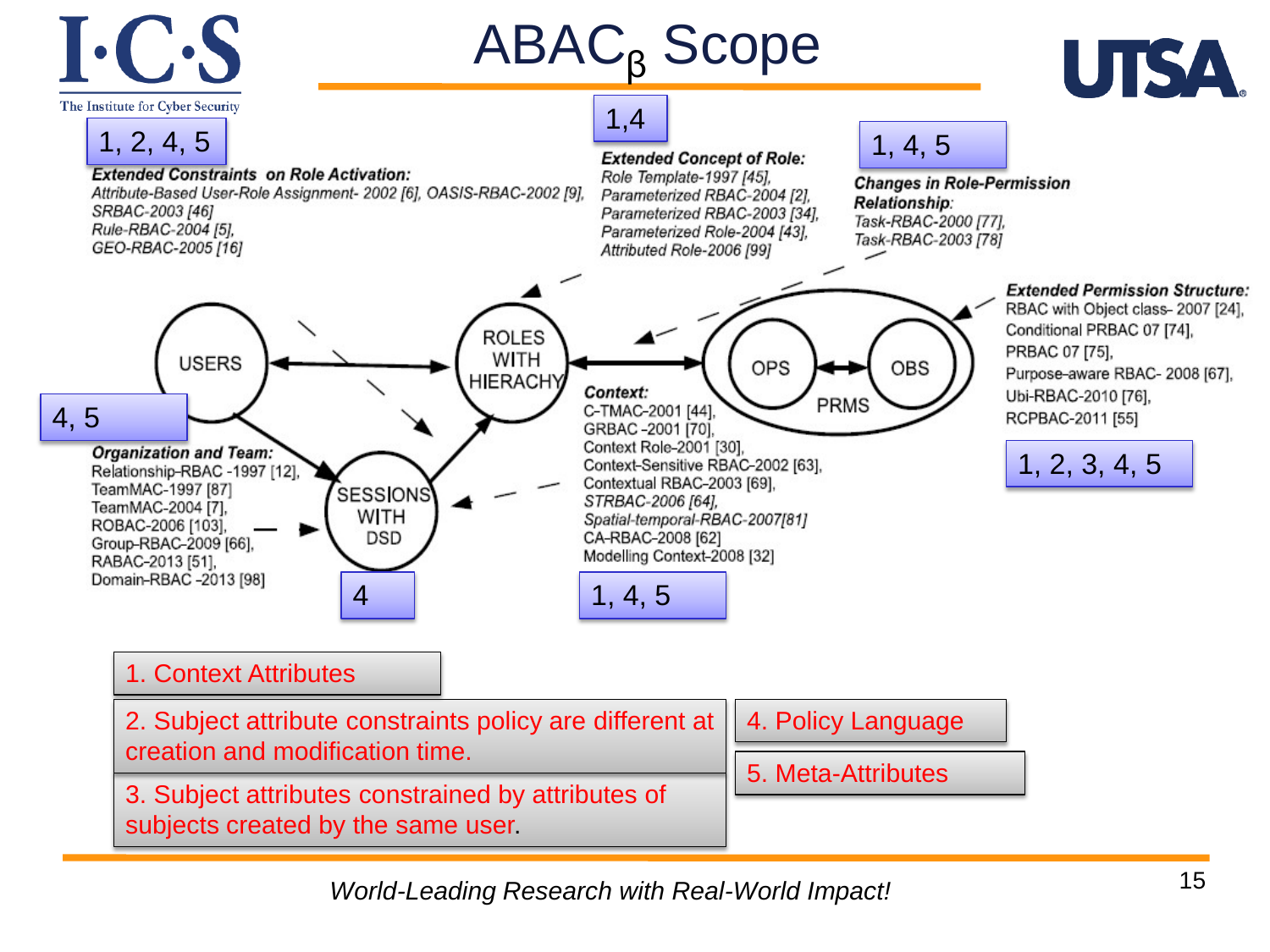

ABAC<sub>β</sub> Model



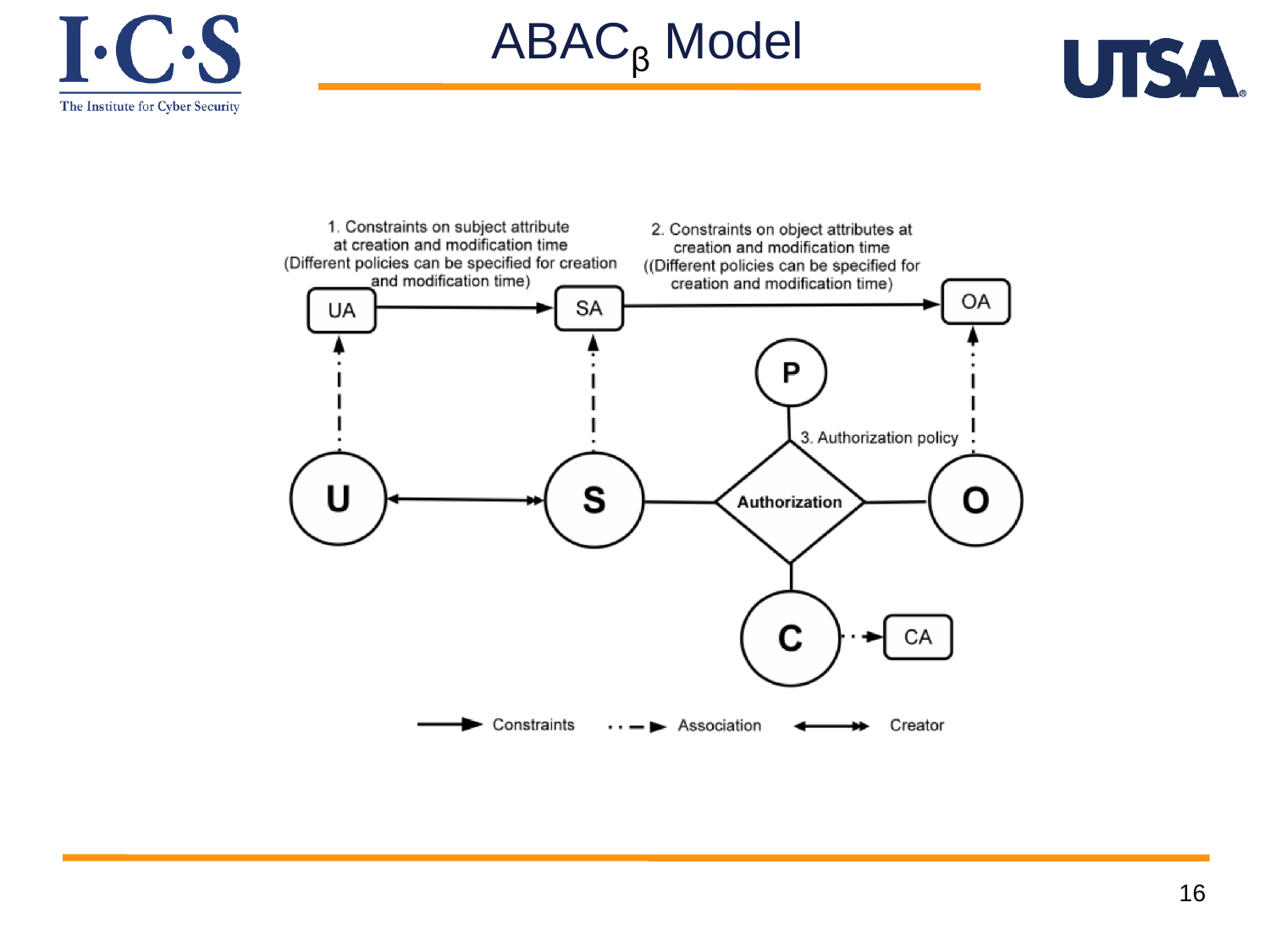